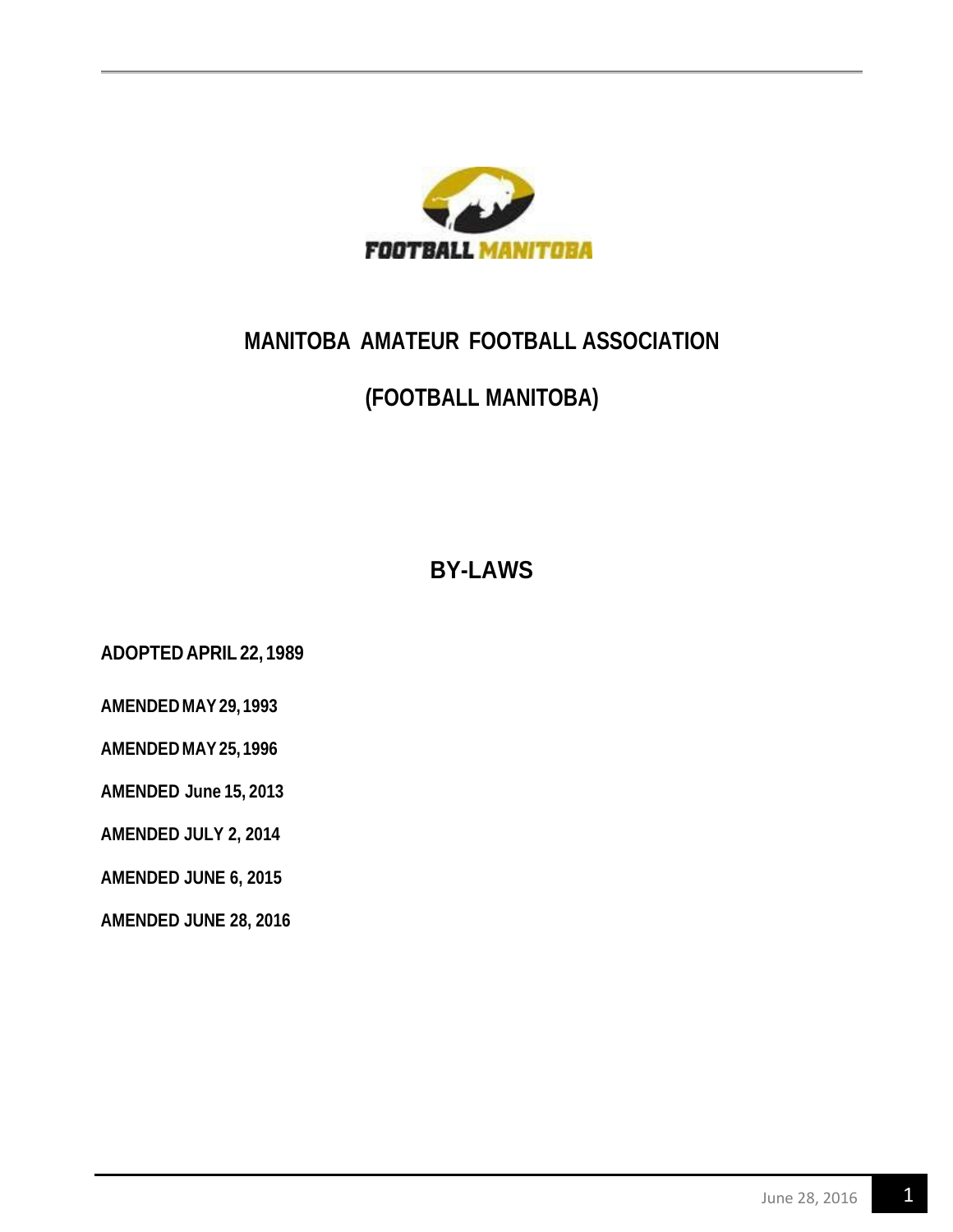## **Table of Contents**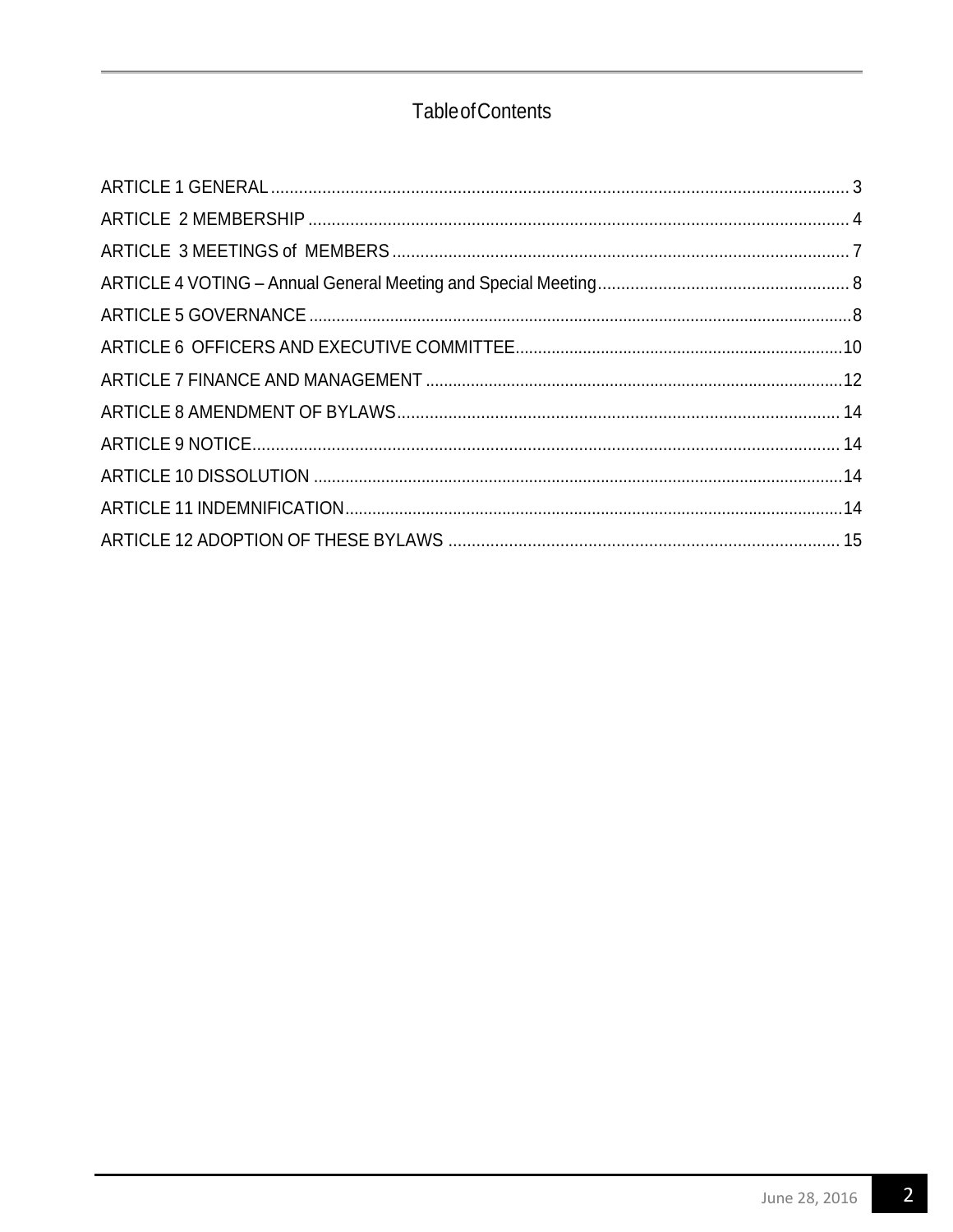## <span id="page-2-0"></span>**ARTICLE1GENERAL**

- 1.1 Purpose -- These Bylaws relate to the general conduct of the affairs of the Manitoba Amateur Football Association, a corporation without share capital incorporated under the Manitoba Corporations Act and referred to as the"Association"intheseBylaws.
- 1.2 Definitions -- The following terms have these meanings in these Bylaws
	- a. *Act* the Manitoba Corporations Act(C.C.S.M. c. C225), as amended.
	- b. *Ad-hoc Committee* any committee, otherthan a Standing Committee, established by the Board to perform a certain task
	- c. *Association*–ManitobaAmateurFootballAssociation
	- d. *Auditor* an individual appointed by the Members at the Annual General Meeting (AGM) to audit the books, accounts and records of the Association for a report to the Members at the next Annual General Meeting. The Auditor will not be an Employee or a Director of the Association
	- e. *Board* the Board of Directors of the Association
	- f. *Constitution* the Constitution/Articles of Incorporation of theAssociation, as filed with the Registrar and comprising astatement of theAssociation's purposes
	- g. *Director* an individual elected or appointed to serve on the Board pursuant to these Bylaws
	- h. *Member* will include all categories of membership pursuant to these Bylaws
	- i. *Officer* an individual elected or appointed to serve as an Officer of the Association pursuant to these **Bylaws**
	- j. *Registrar* the Manitoba Registrar of Companies, or any successor orreplacement agency
	- k. *Standing Committee* theExecutive Committee, and any otherStanding Committee that may be established by the Board
- 1.3 Head Office The head office of the Association will be located at 145 Pacific Avenue in Winnipeg, Manitoba, Canada at such place therein as may from time to time be determined by the Board.
- 1.4 Corporate Seal- The Association may have a corporate seal which may be adopted and may be changed by resolution of the Directors.
- 1.5 No Gain for Members The Association will be carried on without the purpose of gain for its Members and any profits or other accretions to the Association will be used in promoting its objects.
- 1.6 Ruling on Bylaws Except as provided in the Act, the Board will have the authority to interpret any provision of these Bylaws that is contradictory, ambiguous, or unclear, provided such interpretation is consistent with the objects of the Association.
- 1.7 Conduct of Meetings Unless otherwise specified in the Act or these Bylaws, meetings of Members and meetings of the Board will be conducted according to Roberts Rules of Order (current edition).
- 1.8 Interpretation Word importing the singular will include the plural and vice versa, words importing the masculine will include the feminine and vice versa, and words importing persons will include bodies corporate.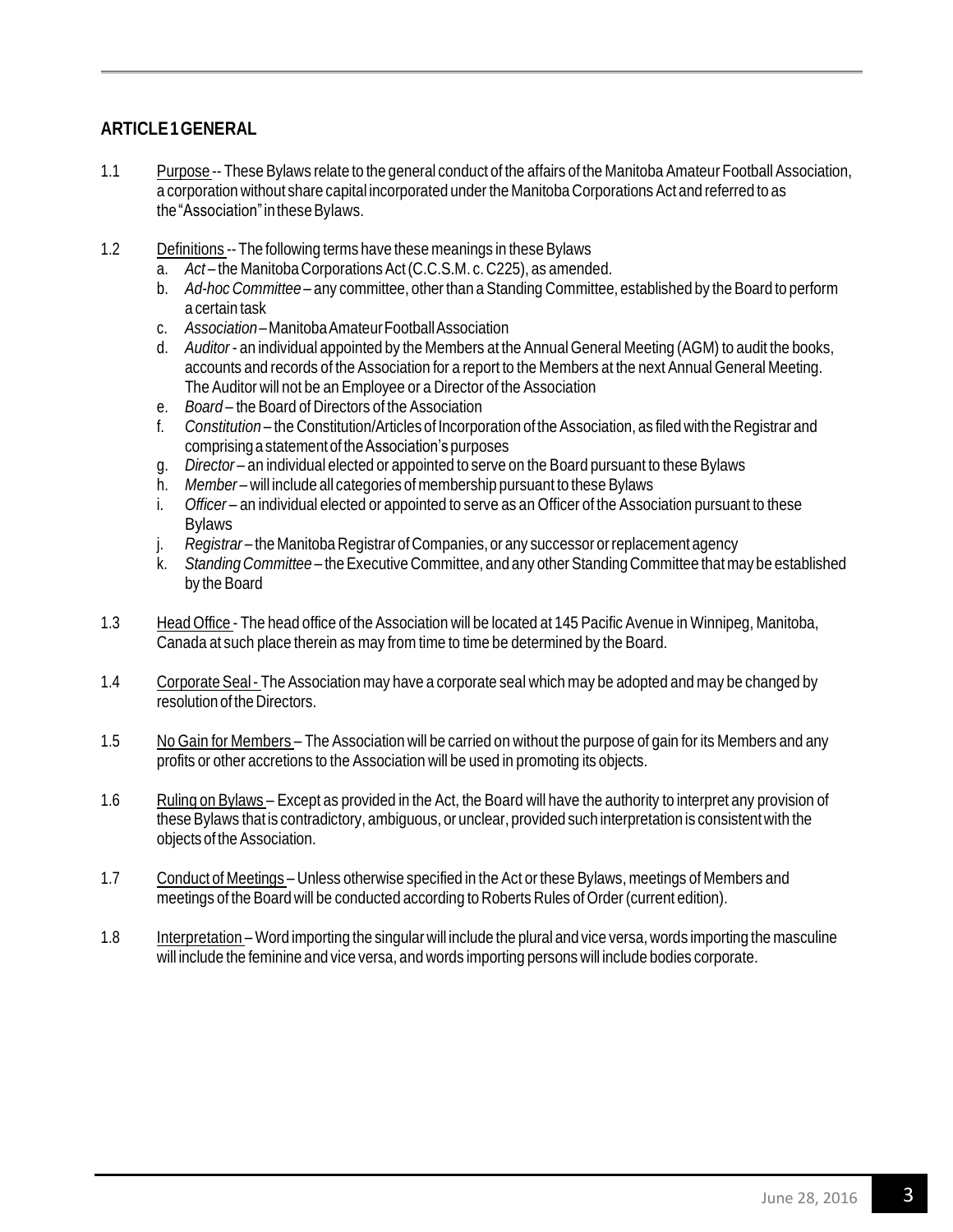## <span id="page-3-0"></span>**ARTICLE 2 MEMBERSHIP**

- 2.1 **Categories of Membership** TheAssociation has the following classes of membership, the conditions of which are set out below and in policy. The Board may introduce other categories of membership and their admission criteria.
	- a. Ordinary Member
	- b. Associate Member
	- c. Advisory Member
	- d. Honorary Member
	- e. Life Member
	- f. Active Member

#### **2.2 Qualifications of Membership**

- a. Ordinary Member- Ordinary Members shall be any properly organized and recognized associations of amateur football and shall be considered, if one of the following:
	- i. An organization operating out of the Province of Manitoba; consisting of a minimum of three (3) teams; governed by a 'Board of Directors' elected by its membership (i.e. clubs, leagues);
	- ii. An organization representing a specific component of Football,(i.e.Officials), subject to approval of the Board of Directors;
	- iii. A Regional Sport Specific organization, recognized as such by the appropriate Regional Sport Association, or
	- iv. A single organization governed by an elected Board with three (3) or more teams participating in three (3) or more "age divisions" sanctioned by Football Manitoba.
- b. Associate Member-- The Associate members shall be any properly organized and recognized individual football team that participates only in an inter-provincial league or plays an exhibition only schedule. An Associate member may enjoy the benefits of membership as from time to time defined by resolution of the Board of Directors but will not have a right to vote in the affairs of the Association.
- c. Advisory Member- Advisory membership may be granted by the Board of Directors at its sole discretion, upon a person or organization the Board wishes to have as an Advisory Member. The conditions, duration and terms of Advisory Membership shall be determined by the Board.
- d. Honorary Member-Honorary membership may be granted by the Board of Directors, at its sole discretion, upon a person or organization who the Board wishes to have as an Honorary member. The conditions, duration and terms of an Honorary membership shall be determined by the Board.
- e. Life Member-Life membership may be granted by the Board of Directors, at its sole discretion, upon a person or organization that the Board wishes to have as a Life member. The terms and conditions of a Life membership shall be determined by the Board.
- f. Active Member -Active membership may be granted by the Board of Directors to any individual participating in the activities of Football Manitoba and paying the appropriate registration fee as determined by the Board ofDirectors.

#### **2.3 Admission of Members**

- a. A properly organized association or individual team of amateur football that is willing to comply with and abide by the Constitution, By-laws and Rules & Regulations of the Association may apply for membership.
- b. An application for Ordinary membership must be submitted 30 days prior to the date of the Board of Directors meeting at which the application is to be considered.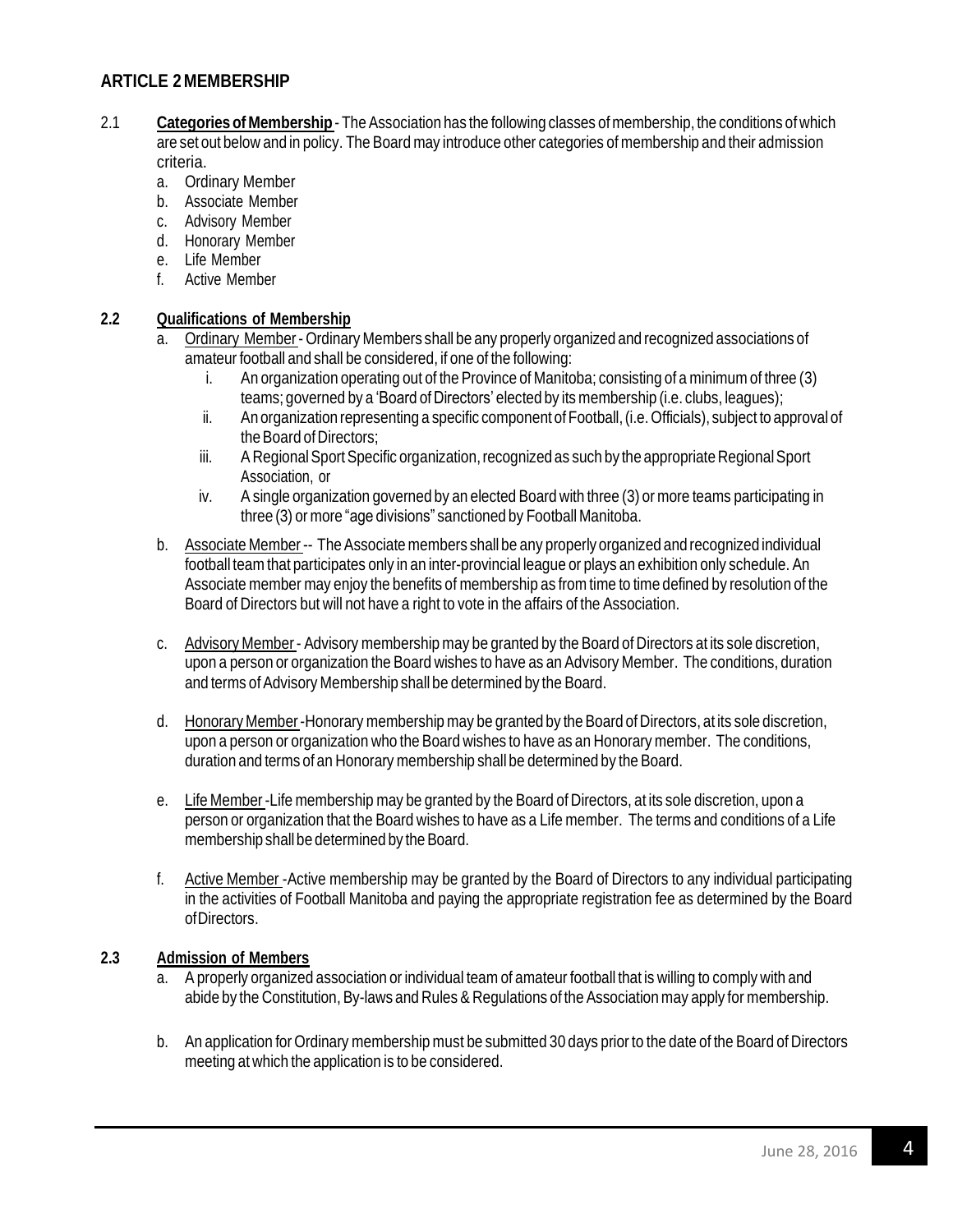- c. An application for Associate membership must be submitted 30 days prior to the date of the General meeting at which the application is to be considered.
- d. The application for Ordinary or Associate membership shall be accompanied by:
	- i. a copy of the Constitution and By-Laws of the applicant;
	- ii. letters of incorporation (if appropriate);
	- iii. a list of its Officers;
	- iv. information on the number of teams operating under its jurisdiction for Ordinary Members or information on the league in which it participates for Associate Members;
	- v. acurrentfinancialstatement;
	- vi. such otherinformation as the Association may require, and
	- vii. theannualmembership fee.
- e. Approval of the issuance of an Ordinary membership shall take place at a regularly scheduled meeting of the Board of Directors and shall require an affirmative vote of at least two-thirds (2/3) of the Board of Directors.
- f. Approval of the issuance of an Associate membership shall take place at a General meeting and shall require a simple majority of the Ordinary members present. Membership will take effect at the close of the General Meeting.

#### **2.4 RightsandDuties**

- a. Each Ordinary member shall have the right to have voting representatives attend all General meetings of the association. The number of voting representatives shall be equal to the number of votes the Ordinary memberis eligible to exercise.
- b. Each Ordinary and Associate member will have a duty to the Association to uphold the Constitution, comply with these By-laws and the policies and procedures of the Association.

#### **2.5 Membership Fees**

a. The annual fee for an Ordinary and Associate membership shall be determined by a majority vote at the Annual General Meeting and shall be due to the Association on or before the 1st day of July each year. The membership of the Association shall be July 1<sup>st</sup> to June 30<sup>th</sup> of each year.

#### **2.6 Registration Fees**

- a.
- i. The annual registration fee (eg: players, coaches, managers, trainers and board members) shall be determined by the Board of Directors prior to an approved budget January 1 of any year,
- ii. An invoice of 75% of prior year's registration numbers will be due June  $15<sup>th</sup>$  annually. Participating clubs will receive an invoice no less than 30 days prior to June 15<sup>th</sup>
- iii. High school football will be invoiced 75% of prior year's registration numbers prior to September 4<sup>th</sup> each year
- iv. Remaining registration fees will be due no later than October  $30<sup>th</sup>$  annually. Participating organizations will receive an invoice no less than 30 days prior to October 30<sup>th</sup>
- b. Failure to submit registration fees in accordance with above shall result in the specific team/club/organization/player being suspended, meaning the team/club/organizations/player will be prevented from playing until those fees have been paid in full to the Association.
- c. Advisory, Honorary and Life Members There shall be no registration fees for Advisory, Honorary or Life membership.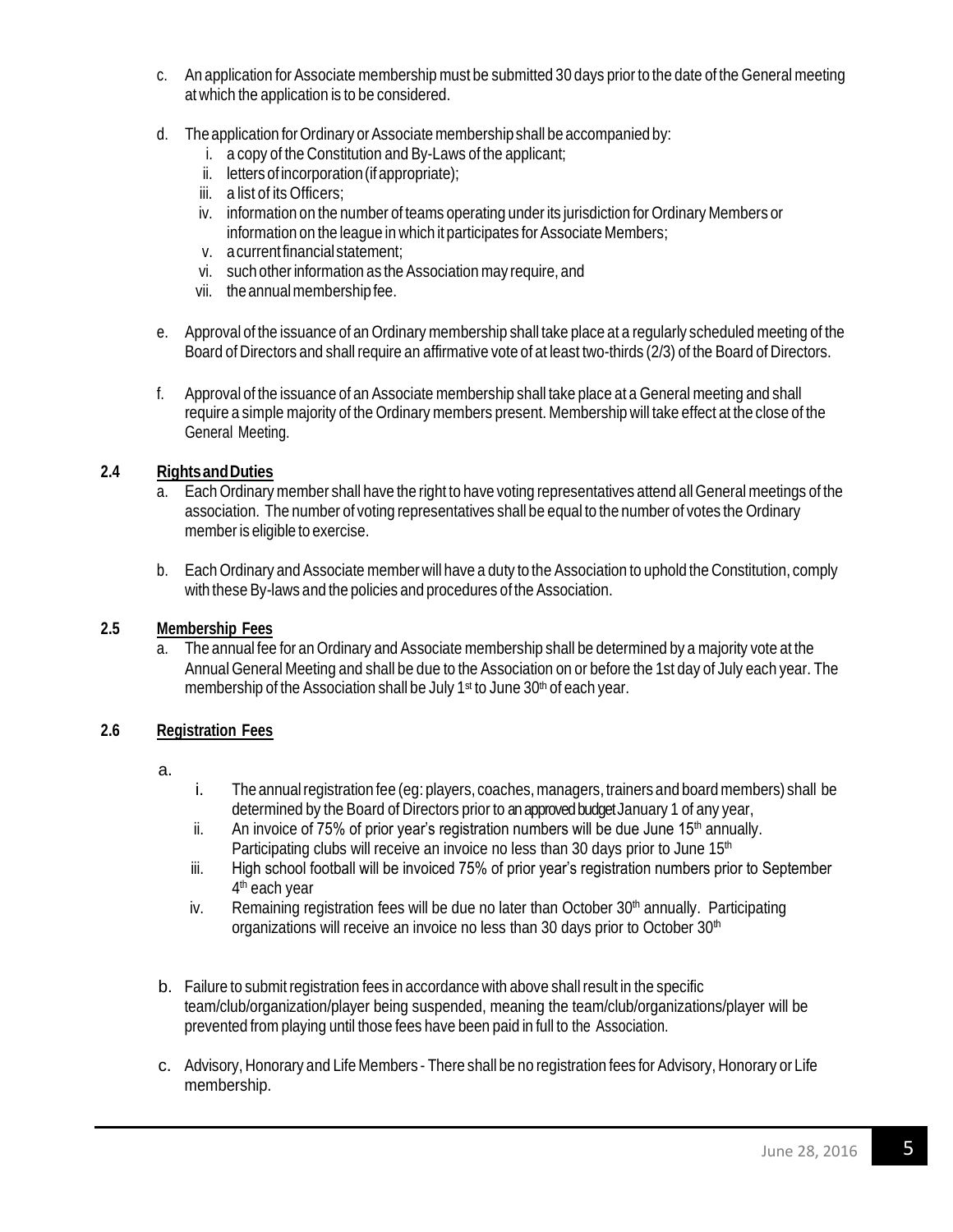#### **2.7 Withdrawal, Termination and Expulsion of Membership**

- a. Withdrawal- A member may withdraw from the Association by notice in writing. A withdrawing member shall not be entitled to a refund of any portion of fees or assessments it has paid.
- b. Termination Membership in the Association will terminate immediately upon any of the following:
	- i. TheMembersdeath.
	- ii. The expiration of the Member's annual membership, unless renewed in accordance with these bylaws.
	- iii. Resignation by the Member by giving written notice to the Association.
	- iv. DissolutionoftheAssociation.
	- v. Dissolution if the member is a corporation orrepresenting a Corporation.
	- vi. As determined by a decision making panel in accordance with the Association's applicable discipline policies.
	- vii. Two-thirds (2/3) vote of the Directors or the Members at a duly called meeting, provided reasonable notice is provided and the member is provided an opportunity to be heard.
	- viii. Failing to pay membership dues or monies owed to the Association by the deadline dates prescribed by the Association.
- c. Expulsion An Ordinary or Associate member may be expelled from the Association by a resolution at General meeting.
	- i. The notice ofresolution for expulsion shall be accompanied by a brief statement of the reason, or reasons, for the proposed expulsion.
	- ii. The Ordinary or Associate member who is the subject of the resolution for expulsion shall be given an opportunity to be heard at the General meeting before the resolution is put to a vote.
	- iii. Expulsion from the Association shall require the approval of two-thirds (2/3) of the Ordinary members present at a General meeting.
- **2.8 Members May Not Resign** A Member may notresign from the Association when the Member is subject to disciplinary investigation or action of the Association.
- **2.9 Memberin GoodStanding** a member of the Association will be in good standing provided that the Member:
	- a. Has not ceased to be a Member;
	- b. Has not been suspended or expelled from membership, or had other membership restrictions or sanctions imposed;
	- c. Has completed and remitted all documents as required by the Association;
	- d. Has complied with the Constitution, Bylaws, policies and rules of the Association;
	- e. Is not subject to a disciplinary investigation or action by the Association, or if subject to disciplinary action previously, has fulfilled all terms and conditions of such disciplinary action to the satisfaction of the Board; and
	- f. Has paid allrequired membership and/orregistration dues.
- <span id="page-5-0"></span>**2.10 Member Cease to be in GoodStanding -** Members who cease to be in good standing, as determined by the Board of Directors, Discipline or Appeal Panels, will not be entitled to vote at meetings of Members, receive notice of member meetings, attend member meetings, speak at member meetings and, where the Member is a Director, at meetings of Directors, or be entitled to the benefits and privileges of membership, including but not limited to programs or competitions, until such time as the Board is satisfied that the Member has met the definition of good standing as set out above.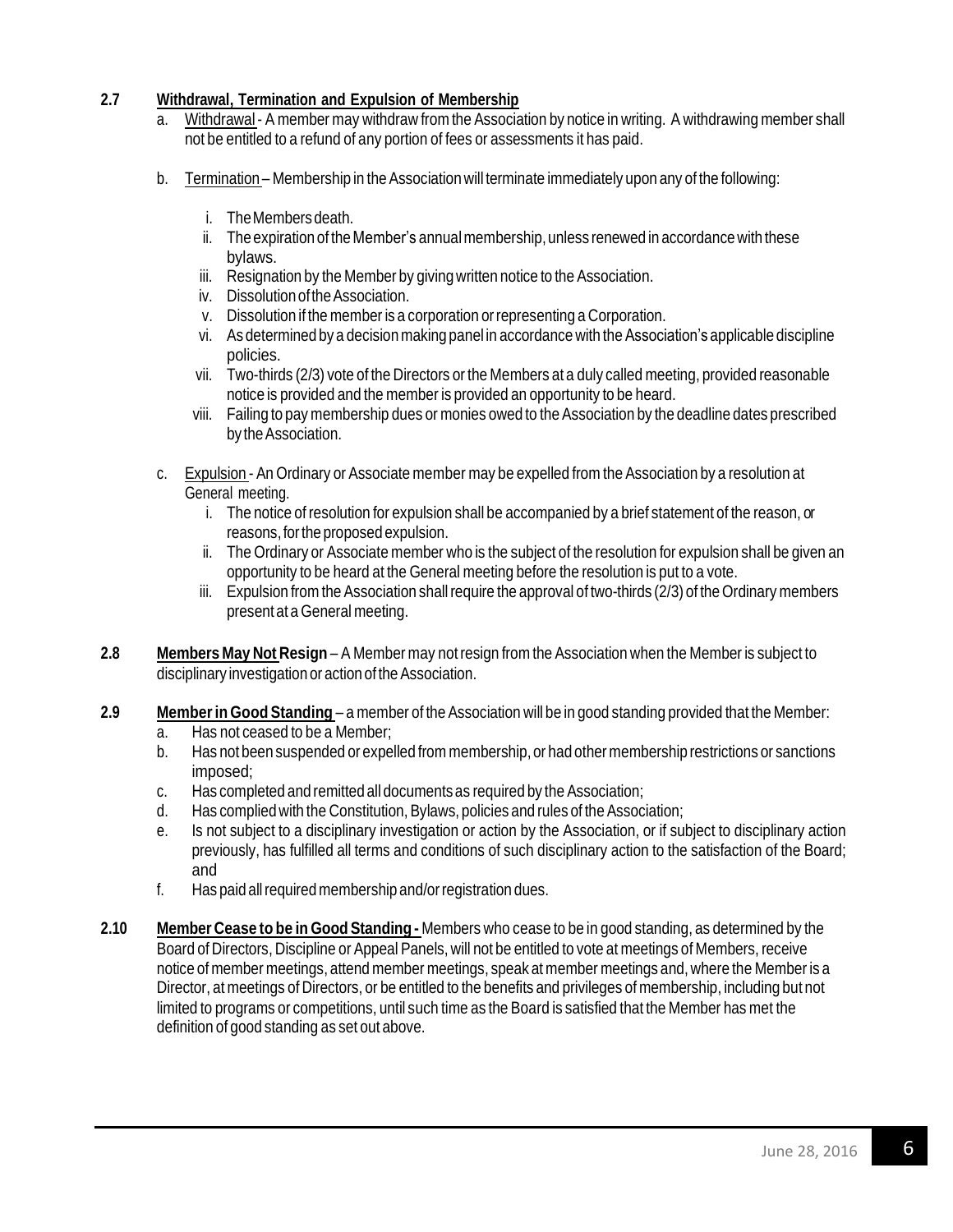## **ARTICLE 3 MEETINGS of MEMBERS**

- **3.1** TypesofMeetings:
	- a. Special meetings to consider specific items of business that may arise between the regular meetings. The only business that can be transacted is that which has been specified in the call of the special meeting. A Special meeting may be called by the order of the President or any two Executive members or upon written request of a majority of the Ordinary members of the Association. Notice of Special meetings shall be sent to members entitled to receive notice and vote at such meetings not less than 15 days prior to the meeting.
	- b. Annual General Meeting (AGM) to receive annual reports from Officers, elections of Officers and other items as required by the Association. The AGM shall be held on or before the end of the month of April of each calendar year. Notice of the AGM shall be sent to members of the Association entitled to receive notice and vote at any such meeting not less than thirty (30) days prior to the meeting.
	- c. Closed Meetings Meetings of Members will be closed to the public except by invitation of the Board.
- **3.2** Notifications shall be sent to members using electronic communication and include the date, time and location of the meeting. The accidental omission to give notice of a meeting to, or the non-receipt of a notice by any member entitled to receive notice does not invalidate proceedings at that meeting.
- **3.3** Non-members the membership shall decide if an non-member is entitled to attend a meeting and by invitation only, non-members attending a meeting may express their views with limits placed on time allotted the nonmember and staying relevant to the topic. Any non-member allowed at the meeting has no rights with reference to the proceedings. The membership has the right to protect themselves from the annoyance and/or disorderly conduct of non-members. The members have the right to require non-members to leave the meeting and nonmembers have no right of appeal.
- <span id="page-6-0"></span>**3.4** The usual meeting order of business for any Special meeting or AGM shall be:
	- a. Registration and Identification of attendees.
	- b. Call to Order
	- c. Establishment of Quorum
	- d. AppointmentofScrutineers (AGMonly)
	- e. Approval of the Agenda
	- f. Declaration of any Conflicts of Interest
	- g. Review andApproval of Minutes of the preceding meeting
	- h. Business arising from the minutes
	- i. Board,CommitteeandStaffReports
	- j. AmendmentstotheConstitution.(AGMonly)
	- k. Approval of Auditors Report and Financial Statements (AGM only)
	- l. AppointmentofAuditors(AGMonly)
	- m. AppointmentofLegalCounsel(AGMonly)
	- n. Business as specified in the meeting notice
	- o. Election of new Directors (AGM only)
	- p. Adjournment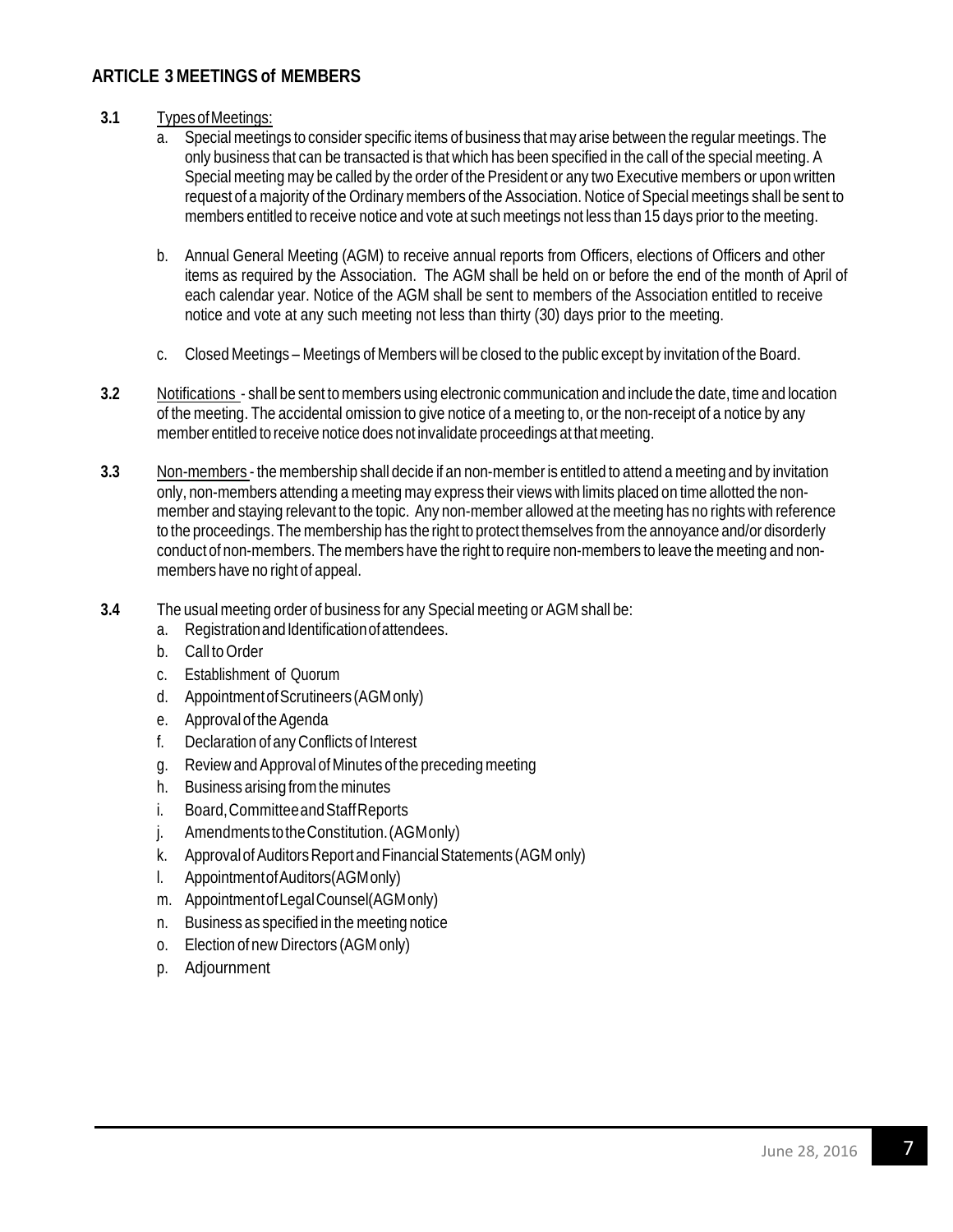## **ARTICLE 4 VOTING – Annual General Meeting and Special Meeting**

- **4.1** At each Annual or Special meeting of the Association, Ordinary members (defined 2.2a) in good standing shall be entitled to up to five (5) delegates with one (1) vote per delegate The number of delegates/votes is determined by the number of members the specific League or Association represents, as follows:
	- $1-100$  members  $=1$  Vote
	- $\bullet$  101-200 members  $= 2$  Votes
	- $\bullet$  201 1000 members = 3 Votes
	- 1001 members and greater = 5 Votes
- **4.2** Elected Directors, Advisory, Associate, Honorary, Life and Active members are entitled to attend any Annual General or Special meeting and take part in the discussions thereat. They are **not** entitled to vote.
- **4.3** All resolutions to a meeting must be moved and seconded. The chairperson of any such meeting may move or second a resolution. All resolutions shall be decided by a show of hands unless a secret ballot is requested by the majority of those members voting.
- **4.4** Equality of Votes In the case of an equality of votes on any resolution, a second vote shall be taken after a five minute recess. If an equality of votes still exists the resolution shall not pass.
- **4.5** Scrutineers At the beginning of each meeting, the Association may appoint one or more scrutineers who will be responsible for ensuring that votes are properly cast and counted.
- **4.6** Majority of Votes Except as otherwise provided in the Act or these Bylaws, a Resolution of Members present who vote will decide each issue. In the case of a tie, the issue is defeated.
- **4.7** Quorum A simple majority of ordinary members in good standing, in attendance, shall constitute a quorum for any meeting. Quorum must be obtained prior to the accomplishment of any business.
- **4.8** Proxy votingis specifically prohibited.

#### <span id="page-7-0"></span>**ARTICLE 5 GOVERNANCE**

- **5.1** Composition of the Board of Directors The Association shall have a minimum of four (4) and a maximum of eight (8) elected Directors.
- **5.2** ElectionofDirectors
	- a. Nominating Committee The Board may appoint a Nominating Committee, which will be comprised of two individuals appointed by the Board of Directors. The Nominating Committee will be responsible to solicit nominations for the vacant Board positions.
	- b. Nomination Any nomination of an individual for election as a Director will:
		- i. Include the written consent of the nominee by signed or electronic signature; and
		- ii. Be submitted to the Office of the Association at least fourteen (14) days prior to the Annual General Meeting.
	- c. Incumbents Individuals currently on the Board of Directors wishing to be re-elected are not subject to nomination but most provide written notice to the Head Office of the Association fourteen (14) days prior to theAnnualGeneralMeeting.
	- d. Circulation of Nominations and Platforms Valid nominations will be circulated to all voting members prior to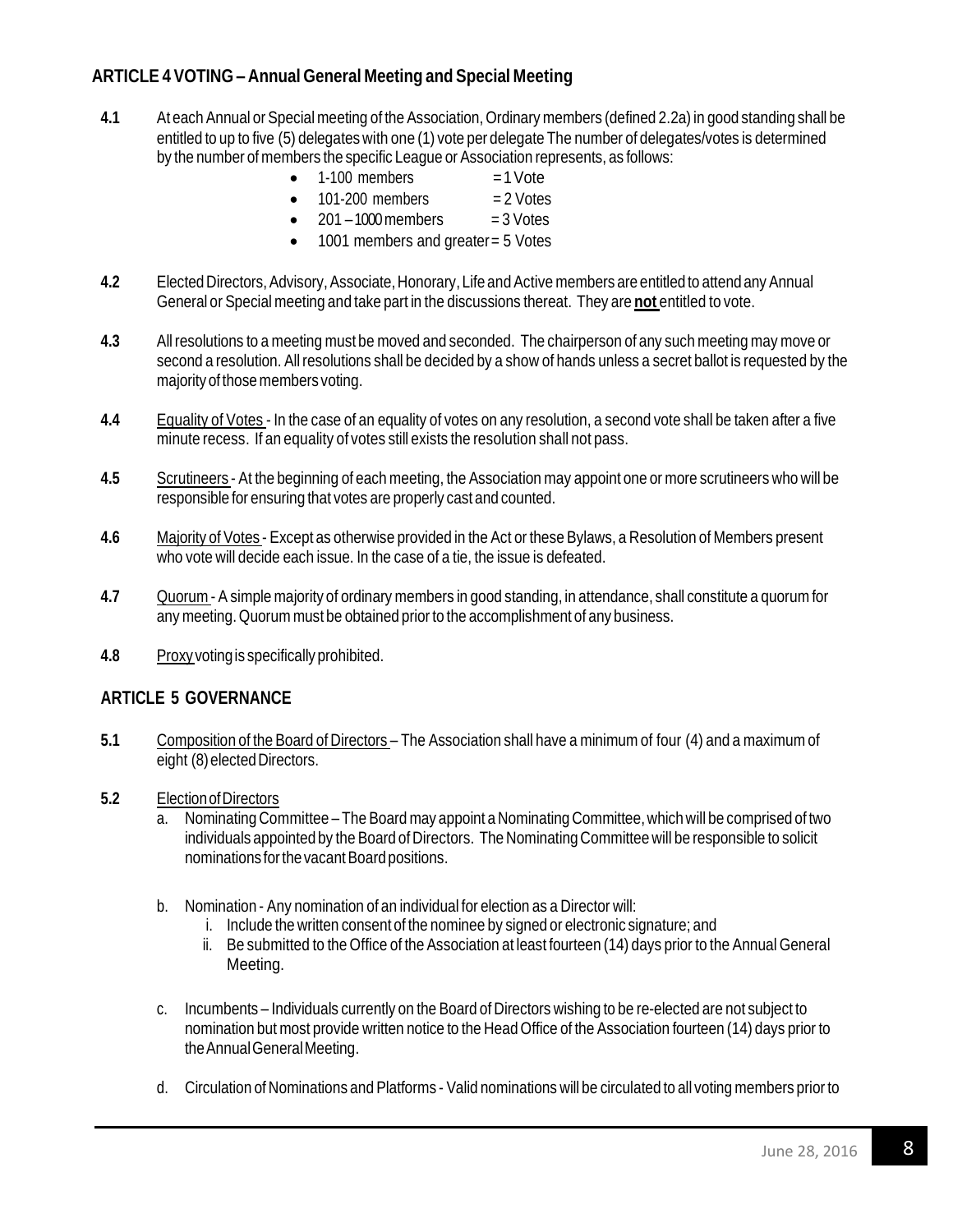elections.Nominations may be received from the Members at the meeting.

- e. Election The election of Directors will take place annually at the Annual General Meeting '
- f. Decision Elections will be decided by majority vote of the Members and shall be done by secret ballot:
- g. Terms Elected Director will serve terms of two years and will hold office until their successors have been duly elected in accordance with these Bylaws, unless they resign, are removed from or vacate their office. Directors will be eligible for re-election as Directors. If a director resigns, is removed from or vacates their office prior to the end of their term, appointment made be made to fill the vacancy for the remainder of the term. If this is not appointed, at time of AGM, a delegate may be elected into this vacancy for the remainder of the term (1 year) based on vote count.

#### **5.3 Directors -Withdrawal,Vacancy,ExpulsionorTermination**

A Director may not resign from the Board if the Director is subject to disciplinary investigation or action of the Association. That Director will nonetheless be subject to any sanctions or consequences resulting from the disciplinaryinvestigationoraction

- a. Withdrawal A Director may withdraw from the Board by notice in writing.
- b. Vacancy Where the position of a Director becomes vacant for whateverreason and there is still a quorum of Board Members, the Board may appoint a qualified individual to fill the vacancy for the remainder of the vacant position's term of office.
- c. Expulsion A Director may be expelled from the Association by a resolution of the voting members present at an AGM, Closed or Special Meeting, provided the Director has been given fourteen (14) days written notice of and the opportunity to be present and to be heard at such a meeting.
	- i. The Director who is the subject of the resolution for expulsion shall be given an opportunity to be heard at the meeting before the resolution is put to a vote.
	- ii. Expulsion from the Association shall require the approval of two-thirds (2/3) of the Directors present at ameeting.
	- iii. The Board may remove any elected Director before the expiration of their term of office if the individual has been absent from three Board of Directors meetings within one year.
- d. Termination the office of any Director shall be vacated immediately upon the Member's death.

#### **5.4 Meetingsofthe BoardofDirectors**

- a. Call of Meeting The meetings of the Board of Directors will be held at any time and place as determined by the Board of Directors or the President.
- b. Notice Written notice, served other than by mail, of Board Meetings will be given to all Directors at least forty-eight (48) hours prior to the scheduled meeting. Notice served by mail will be sent at least fourteen (14) days prior to the meeting. No notice of a meeting of the Board of Directors is required if all Directors waive notice, or if those absent consent to the meeting being held in their absence.
- c. Number of Meetings The Board will hold at least eight (8) meetings per year.
- d. Voting Each Director is entitled to one (1) vote.
- e. Closed Meetings Meetings of the Board will be closed to the public except by invitation of the Board.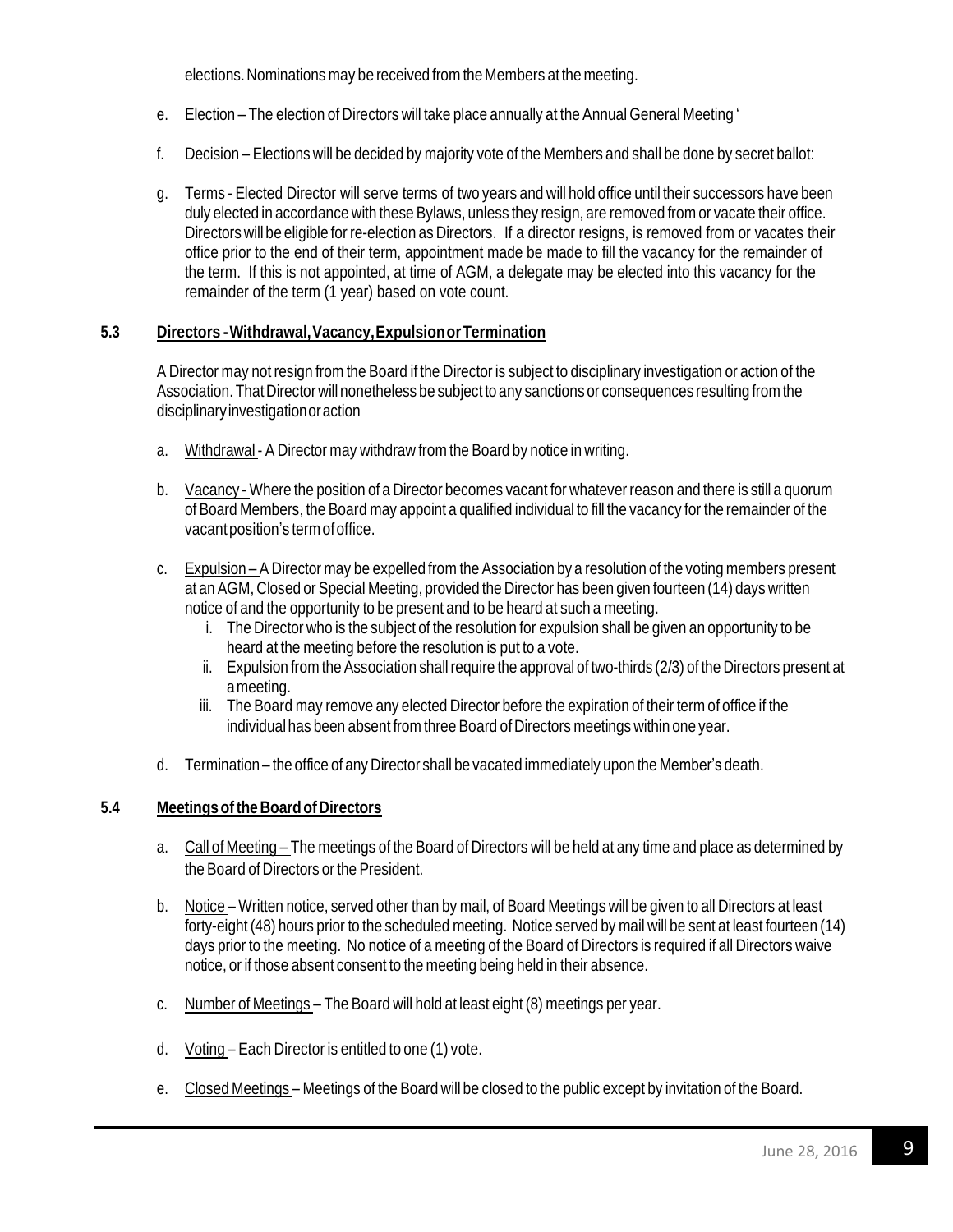- f. Meetings by Telecommunications A Director may, if all the Directors of the Association consent, participate in a meeting of directors or of a committee of Directors by means of such telephone or other communication facilities as permit all persons participating in the meeting to hear each other, and a director participating in the meeting by that means is deemed to be present at that meeting.
- g. DecisionsinLieuofMeetings-Ifallvotingmembersagreetoandsignaresolution,itwillbeasvalidasone passedatameeting. Itisnotnecessarytogivenoticeforadecisioninlieuofameeting.Thedateonthe resolution is the date it is passed

#### **5.5 Powerofthe Board**

- a. Powers of the Association Except as otherwise provided in the Act or these Bylaws, the Board has the powers of the Association and may delegate any of its powers, duties and functions.
- b. Managing the Affairs of the Association The Board may make policies, procedures, and manage the affairs of the Association in accordance with the Act and these Bylaws.
- c. Discipline The Board may make policies and procedures relating to discipline of Members, and will have the authority to discipline Members in accordance with such policies and procedures.
- d. Employment of Persons The Board may employ or engage under contract such persons as it deems necessary to carry out the work of the Association.
- e. Borrowing Powers The Board may borrow money upon the credit of the Association as it deems necessary.

## <span id="page-9-0"></span>**ARTICLE6 OFFICERS AND EXECUTIVE COMMITTEE**

- 6.1 Composition The Officers will be comprised of the President, Vice-President, Secretary and Treasurer.
- **6.2** Duties The duties of Officers shall be as follows:
	- a. The President shall be responsible for the general supervision of the affairs and operations of the Association, will preside at the meeting of Members, Board or Executive, present a report to be presented at the Annual General Meeting, be a signing officer in all matters and will perform such other duties as may from time to time be established by the Board.
	- b. The Vice-President shall support and assist the President in all duties, assume the duties of the President in their absence, and will perform such other duties as may from time to time be established by the Board.
	- c. The Treasurer shall be responsible for the kept proper accounting records, as required by the *Act*;, will supervise the management and the disbursement of funds of the Association, when required will provide the Board with an account of financial transactions and the financial position of the Association, will assist in the preparation of annual budgets, provide the Board of Directors a monthly financial report of the Association, be a signing officer in all financial matters and will perform such other duties as may from time to time be established by the Board.
	- d. TheSecretary shall be responsible for the documentation of all amendments to the Association's Constitution and Bylaws, will ensure that all official documents and records of the Association are properly kept, cause to be recorded the minutes of all meetings of Members, Board of Directors and Committees of the Association and will perform such other duties as may from time to time be established by the Board.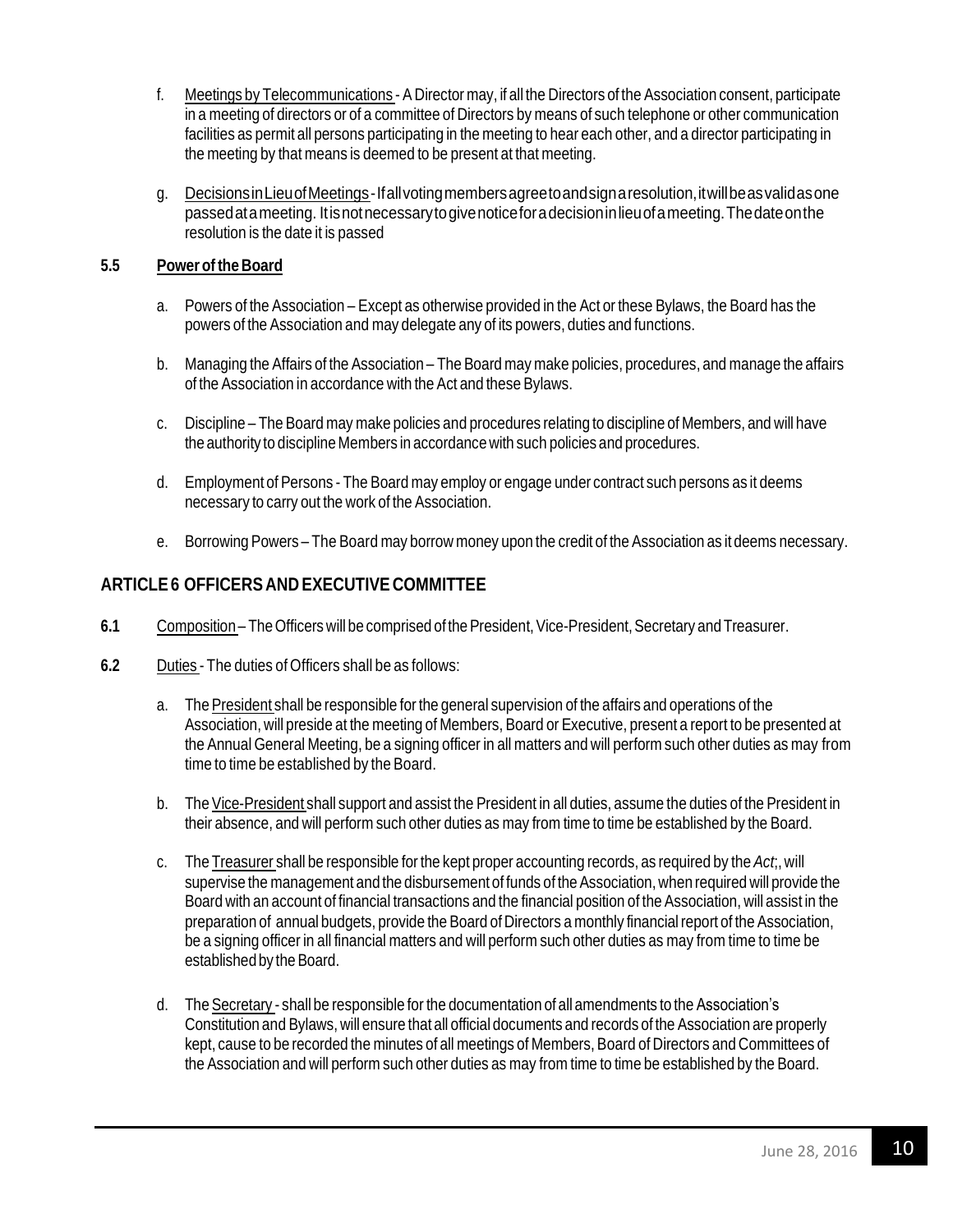- **6.3** Executive Committee The Executive Committee will be comprised of the Officers and the Immediate Past President
	- a. Call of Meeting Meetings of the Executive Committee will be held at any time and place as determined by the President or upon the request of any two (2) Officers.
	- b. Quorum Quorum will be three-quarters (3/4) of the Executive's voting members.
	- c. Voting Each Executive Committee member is entitled to one vote. Voting will be by a show of hands in the case of an in-person meeting, orally in the case of a teleconference, or electronically in the case of e-mail voting, unless a majority ofExecutive Committee Members presentrequest a secret ballot. Resolutions will be passed upon no less than three (3) affirmative votes.
	- d. Closed Meetings Meetings of the Executive Committee will be closed to Members and the public except by invitation of the Board.
- **6.4** Ad-hoc Committees The Board may appoint such ad-hoc committees as it deems necessary for managing the affairs of the Association and may appoint members of committees or provide for the election of members of committees, may prescribe the duties of committees, and may delegate to any committee any of its powers, duties, and functions except where prohibited by the Act, the Constitution or these Bylaws.
	- a. Committee Members Except for the Executive Committee, any individual may be appointed to any committee by the Board, and once appointed will be a voting member of the committee, except where expressly prohibited by the Board or where the individual appointed to the committee is a staff person and thus a non-voting member of the committee.
	- b. Quorum A quorum for any committee will be the majority of its voting members.
	- c. Terms of Reference The Board may establish the terms of reference and operating procedures for all Committees, and may delegate any of its powers, duties or functions to any Committee.
	- d. Vacancy When a vacancy occurs on any Committee, the Board may appoint a qualified individual to fill the vacancy forthe remainder of the Committee's term.
- **6.5** PresidentEx-officio The President will be an *ex-officio* (non-voting) member of all Committees of the Association.
- **6.6** Remuneration No director, officers or committee members shall be remunerated for being or acting as a Director but shall be reimbursed for expenses necessarily and reasonably incurred as approved by the Board while engaged in the business of the Association. Loss of wages shall not be considered out of pocket expenses.
- **6.7** Acting in Good Faith a Director shall:
	- a. act in accordance with the law and honestly and in good faith and in the best interest of the Association;
	- b. exercise the care, diligence and skill of a reasonably prudent person in performing duties as a director
- <span id="page-10-0"></span>**6.8** Conflict of Interest – A Director, Officer, Executive Committee member or member of a committee who has an interest, or who may be perceived as having an interest, in a proposed contract or transaction with the Association will disclose fully and promptly the nature and extent of such interest to the Board or Committee, as the case may be, will refrain from voting or speaking in debate on such contract or transaction; will refrain from influencing the decision on such contract or transaction; and will otherwise comply with the requirements of the Act regarding conflict of interest.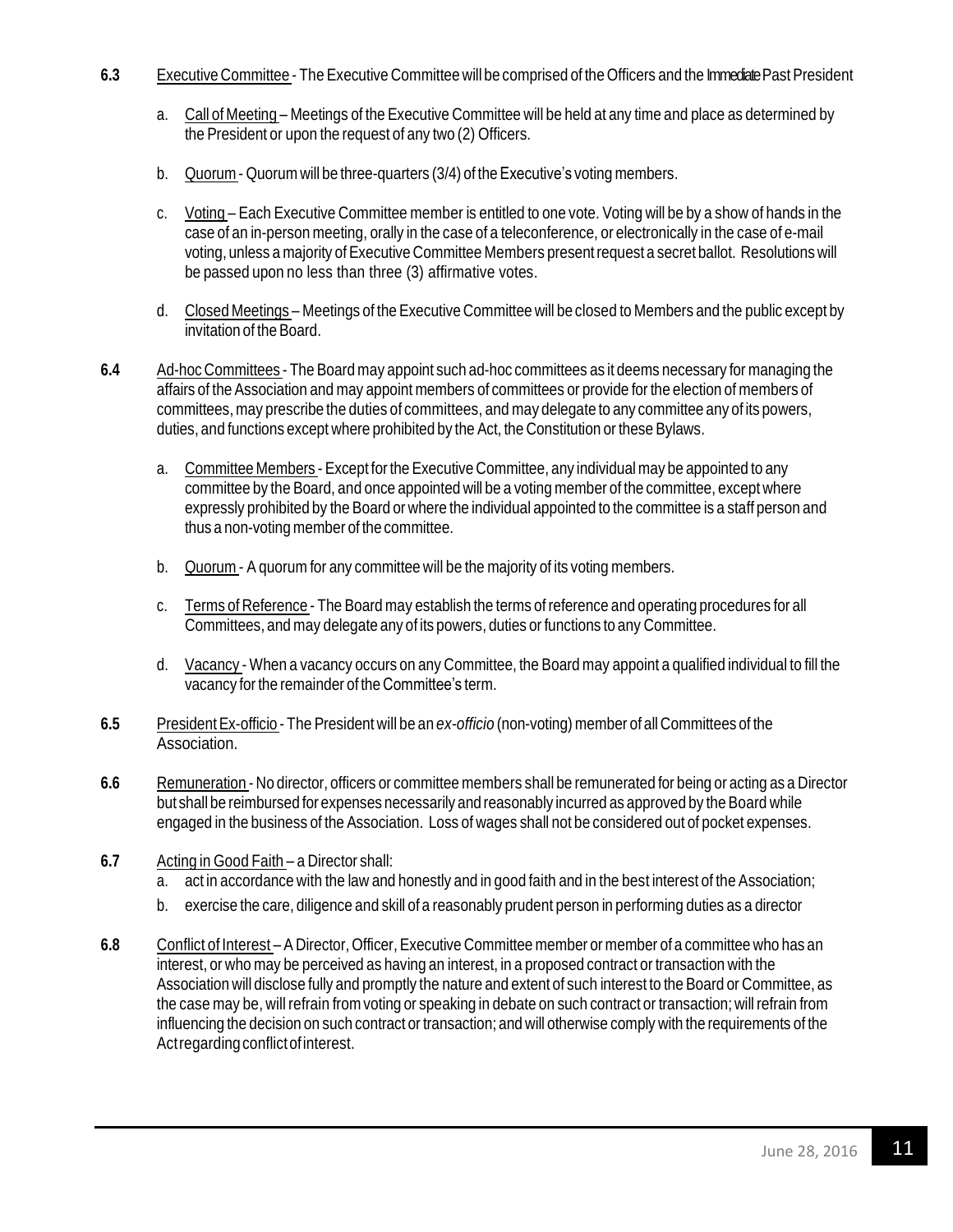#### **ARTICLE 7 FINANCE AND MANAGEMENT**

- **7.1** FiscalYear–ThefiscalyearoftheAssociationwillbe January1st –December31st ,orsuchotherperiodas theBoard shall determine.
- **7.2** Bank The banking business of the Association shall be conducted at such financial institution as the Board may designate.
- **7.3** Deposits and Withdraws All securities, monies and cheques of the Association shall be deposited for safekeeping in one of the Association's bank accounts and may be withdrawn by ordinary resolution of the Board ofDirectors.
- **7.4** Expenditures not part of annual approved budget proposed expenditures not part of the budget will be decided by the Board of Directors.
- **7.5** Signing Authority All written agreements and financial transactions entered into in the name of the Association will be signed by two Officers being any two of the President, Vice-President, Treasurer or Executive Director. The Board of Directors may authorize other persons to sign on behalf of the Association.
- 7.6 Annual Budget The Executive Director and the Treasurer shall produce a formal fiscal year budget proposal for discussion and approval by ordinary resolution by the Board of Directors at the first Board meeting of the fiscal year.
- **7.7** Requests for Financial Aid Requests for financial aid from third parties may be made to the Board of Directors at any time and must be submitted by documented presentation.
- **7.8** Auditors At each Annual General Meeting the Members shall appoint an auditor to make a report to members on the financial statements of the Association and whether in the opinion of the auditorthe financial statements fairly represent the financial position of the Association in accordance with Canadian Accounting Standards for not-forprofit organizations, and such internal control as management determines is necessary to enable the preparation of financial statements that are free from material misstatement, whether due to fraud or error..The auditor will hold office until the next Annual Meeting. The auditor shall not be an Employee or a Director of the Association.
- **7.9** Books and Records The necessary books and records of the Association required by these Bylaws or by applicable law shall be necessarily and properly kept.
- **7.10** Property The Association may acquire, lease, sell, or otherwise dispose of securities, lands, buildings, or other property, or any right or interest therein, for such consideration and upon such terms and conditions as the Board may determine.
- **7.11** Borrowing The Association may borrow funds upon such terms and conditions as the Board may determine.

## <span id="page-11-0"></span>**ARTICLE8AMENDMENTOFBYLAWS**

- **8.1** Voting The by-laws of the Association may be repealed or amended at a meeting of the Board of Directors and sanctioned by an affirmative vote of at least two-thirds (2/3) of the members at the next AGM. These amendmentsshalltakeeffectimmediately
- **8.2** Notice in Writing Notice in writing to voting Members fifteen (15) days prior to meeting at which it is to be considered.